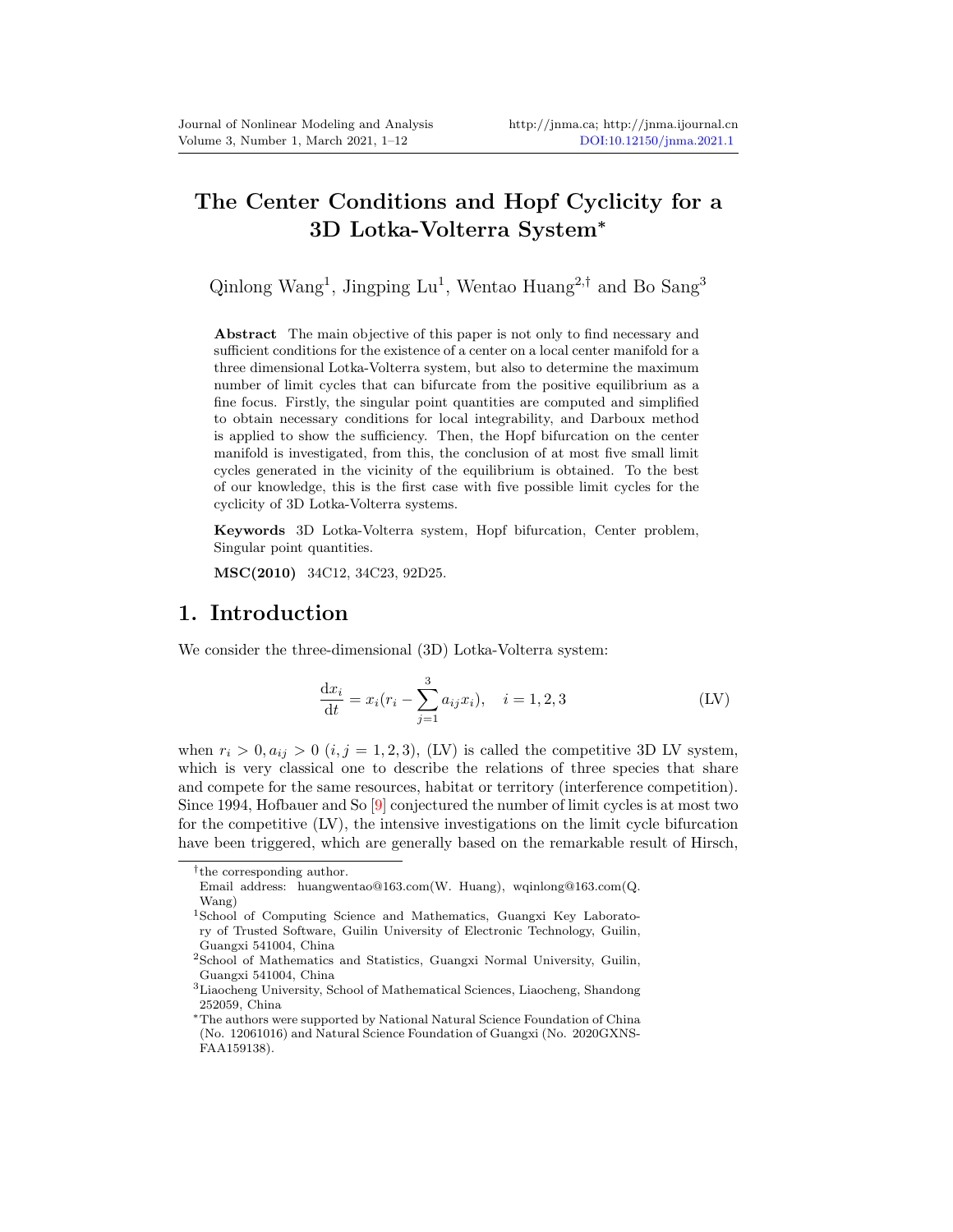Zeeman [\[28\]](#page-11-0): the competitive 3D LV systems have only 33 classes of all possible stable phase portraits and only classes 26-31 of those can have limit cycles.

Though Xiao and Li [\[25\]](#page-11-1) proved that the number is finite for of the 3D competitive LV system without a heteroclinic polycycle, the maximum number of limit cycles from the interior fixed point in Zeeman's six classes 26-31 remains open up till now (see e.g. [\[8,](#page-10-2)[15,](#page-10-3)[16,](#page-11-2)[22,](#page-11-3)[27\]](#page-11-4)). At present, four limit cycles is the maximum number given respectively by Yu et al. [\[27\]](#page-11-4) for class 26 and class 27 by Wang et al. [\[22\]](#page-11-3) for class 29. As for the non-competitive 3D LV system, the limit cycles bifurcation has been paid little attention to, an example of four possible limit cycles is given by Wang et al. in [\[21\]](#page-11-5), here we will continue to consider a 3D non-competitive system as follows

<span id="page-1-0"></span>
$$
\dot{x} = \text{diag}(x)A(x - E)',\tag{1.1}
$$

where  $x = (x_1, x_2, x_3)$ ,  $E = (1, 1, 1)$  and ()' denotes the transpose of a vector, and the interaction matrix

$$
A = \begin{pmatrix} 0 & -n & -\nu \\ -h & \lambda & -s \\ -1 & 0 & 0 \end{pmatrix}
$$

where  $n, h, s, \nu$  and  $\lambda$  are real numbers. Obviously, E is the unique positive equilibrium of system [\(1.1\)](#page-1-0).

In fact, the works on limit cycle bifurcation of systems in  $\mathbb{R}^3$  are not unusually seen, especially for the Hopf bifurcation, except on the above 3D LV systems, extensive investigations on chaotic systems have been carried out (see [\[1,](#page-10-4) [23\]](#page-11-6) and the references therein). Moreover, for the more general higher-dimensional systems, the maximal number of limit cycles which may exist in the vicinity of a Hopf singular point under proper perturbations, i.e. the cyclicity of Hopf bifurcation, is attracting more and more attentions as a very challenging problem. Some good outcomes have also appeared, see for example [\[26\]](#page-11-7) and references therein.

Furthermore, the problem about the number of limit cycles bifurcated at Hopf point, i.e., the cyclicity, is closely related to center-focus determination. For the center problem on the center manifold, there have been some valid research approaches, such as the averaging theory considered in  $[2,11]$  $[2,11]$ , the technique of inverse Jacobi multiplier studied in [\[3,](#page-10-7) [4\]](#page-10-8), the simplest normal form method given in [\[20\]](#page-11-8) and the formal first integral method given in [\[7\]](#page-10-9). Here, in order to investigate the center problem, we apply the formal series method introduced in [\[24\]](#page-11-9) to find all the necessary conditions of local integrability, as an upgraded version of the method given in [\[10\]](#page-10-10) for planar systems, which is also very valid to study the Hopf bifurcation (see e.g. [\[22,](#page-11-3) [23\]](#page-11-6)).

This paper is organized as follows. In Section 2, after system [\(1.1\)](#page-1-0) being transformed, the corresponding singular point quantities are computed via the recursion formula derived. In Section 3, the singular point quantities are simplified and the Darboux theory is applied to show the sufficiency of integrability, then the center conditions on the center manifold are determined. In Section 4, the multiple Hopf bifurcations at the equilibrium is investigated for the corresponding system, and it is proved at most five small limit cycles from the positive equilibrium of system [\(1.1\)](#page-1-0) via Hopf bifurcation. This is an interesting example and also the first case with five possible limit cycles for the cyclicity problem of the 3D LV systems.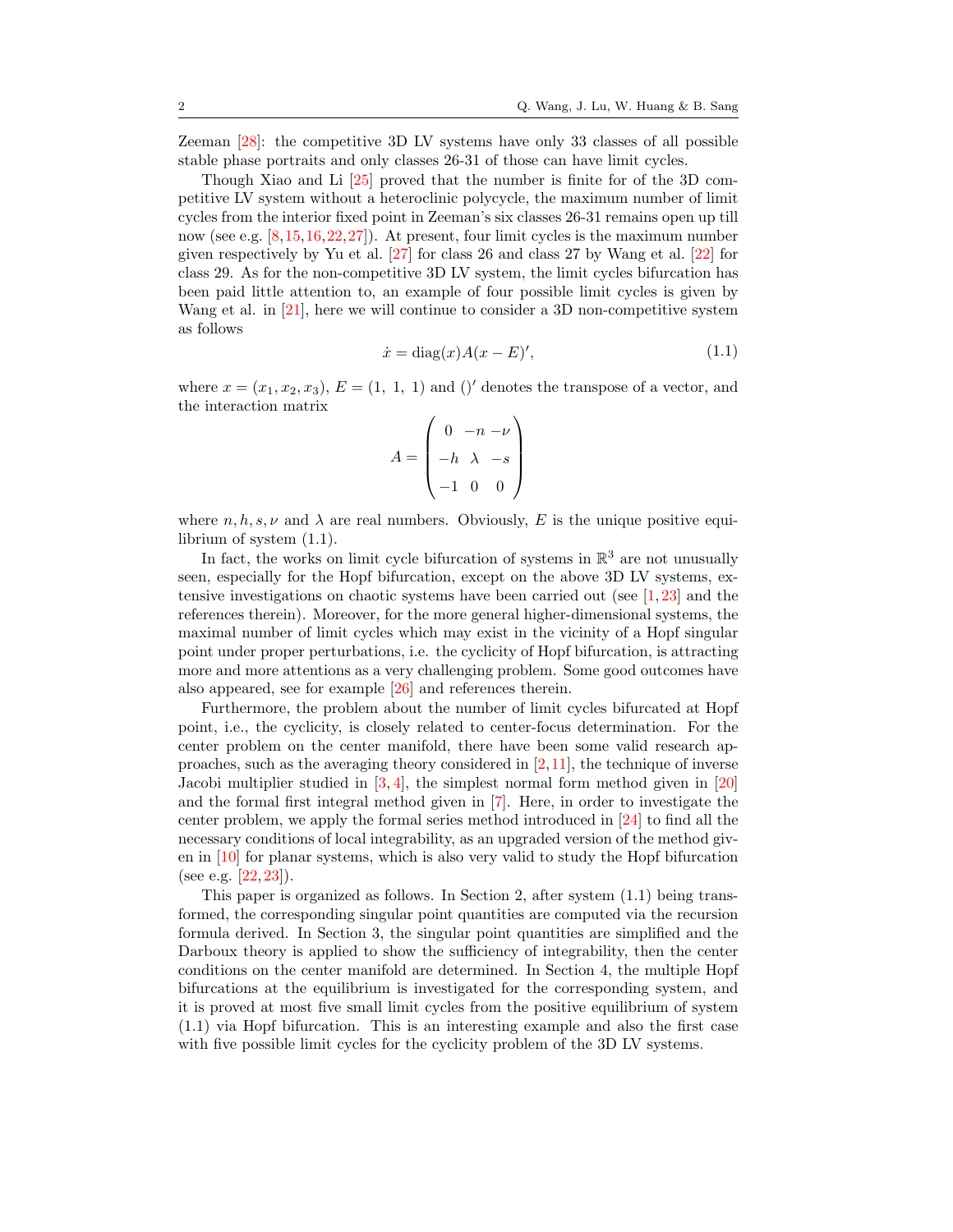## 2. Calculation of singular point quantities

Firstly, we transform the equilibrium E to the origin, set  $\tilde{x} = x - E$ , then system [\(1.1\)](#page-1-0) takes the form

<span id="page-2-0"></span>
$$
\dot{x} = \text{diag}(E + x)Ax'
$$
\n(2.1)

we still use  $x_i$  instead of  $\tilde{x}_i$  for  $i = 1, 2, 3$ . Thus, for the center problem and Hopf bifurcation of the positive equilibrium  $E$  for system [\(1.1\)](#page-1-0), we only need to investigate the cases of the origin in system [\(2.1\)](#page-2-0). Furthermore, we choose the interaction matrix  $\tilde{A}$  such that the origin of system  $(2.1)$  can generate a Hopf bifurcation, that is, suppose A has a pair of purely imaginary eigenvalues  $\pm i\omega(\omega > 0)$  and one negative real eigenvalue. To satisfy the necessary eigenvalue conditions, we need

$$
Det(A) = (A_{11} + A_{22} + A_{33})tr(A),
$$

where  $tr(A) = \sum_{i=1}^{3} a_{ii}$ ,  $A_{11} = a_{22}a_{33} - a_{23}a_{32}$ ,  $A_{22} = a_{11}a_{33} - a_{13}a_{31}$ ,  $A_{33} =$  $a_{22}a_{11} - a_{12}a_{21}$ . It yields that

<span id="page-2-2"></span>
$$
\nu = -\omega^2 - hn, \quad \lambda = \frac{s}{h} \tag{2.2}
$$

where  $hs < 0.1$ . Thus, one can construct a matrix P which transforms A to be a diagonal one, namely

$$
P^{-1}AP = \begin{pmatrix} \mathbf{i}\omega & 0 & 0 \\ 0 & -\mathbf{i}\omega & 0 \\ 0 & 0 & sh^{-1} \end{pmatrix} \text{ where } P = \begin{pmatrix} -\mathbf{i}\omega & \mathbf{i}\omega & -nsh^{-1} \\ h & h & hn + s^2h^{-2} + \omega^2 \\ 1 & 1 & n \end{pmatrix}
$$

Moreover, using the transformation:  $(x_1, x_2, x_3)' = P(z, w, u)'$ , and after a time scaling:  $T = i\omega t$ , system [\(2.1\)](#page-2-0) can become the following complex system:

<span id="page-2-1"></span>
$$
\begin{cases}\n\frac{dz}{dT} = z + a_{101}uz + a_{011}uw + a_{200}z^2 + a_{020}w^2 + a_{002}u^2 = Z, \\
\frac{dw}{dT} = -(w + b_{011}uz + b_{101}uw + b_{020}z^2 + b_{200}w^2 + b_{002}u^2) = -W, \\
\frac{dw}{dT} = id_{001}u + d_{101}uz + d_{011}uw + d_{200}z^2 + d_{020}w^2 + d_{002}u^2 = U\n\end{cases}
$$
\n(2.3)

where  $u \in \mathbb{R}, z, w, T \in \mathbb{C}$ , and

 $\overline{ }$ 

$$
a_{020} = \frac{(h^3n - h^2n - h\omega^2 - s\omega^2) - i\omega(s - h\omega^2)}{2\omega(is + h\omega)},
$$
  
\n
$$
a_{002} = \frac{h^2s^2n^2(h+s)\omega - ins(h^5n^2 - h^6n^2 - 2h^3n s^2 - h n s^3 - s^4 + (h^4n - 2h^5n - 2h^2s^2)\omega^2 - h^4\omega^4)}{2h^4\omega^2n(is + h\omega)},
$$
  
\n
$$
a_{011} = \frac{hn(s^2 - h\omega^2 - h^2n + h^2\omega^2 + h^3n - s\omega^2) - i(h+s)ns\omega}{2h^2\omega^2},
$$
  
\n
$$
a_{101} = \frac{n(is - h\omega)(h^4n - h^3n + h s^2 - h^2\omega^2 + h^3\omega^2 + h s\omega^2 - i(h-s)s\omega)}{2h^2\omega^2(is + h\omega)},
$$
  
\n
$$
a_{200} = -a_{020}, b_{kj1} = \bar{a}_{kj1}, (kj1 = 200, 020, 002, 011, 101),
$$
  
\n
$$
d_{200} = \frac{(h-1)h^3}{s^2 + h^2\omega^2}, d_{020} = -d_{200}, d_{011} = \frac{h^3n - h^2n + s^2 + h^2\omega^2}{\omega(is - h\omega)}, d_{101} = \frac{h^3n - h^2n + s^2 + h^2\omega^2}{\omega(is - h\omega)},
$$
  
\n
$$
d_{002} = \frac{is(h^5n^2 - h^6n^2 - 2h^3n s^2 - s^4 - 2h^5n\omega^2 - 2h^2s^2\omega^2 - h^4\omega^4)}{h^3\omega(s^2 + h^2\omega^2)}, d_{001} = -\frac{is}{h\omega}.
$$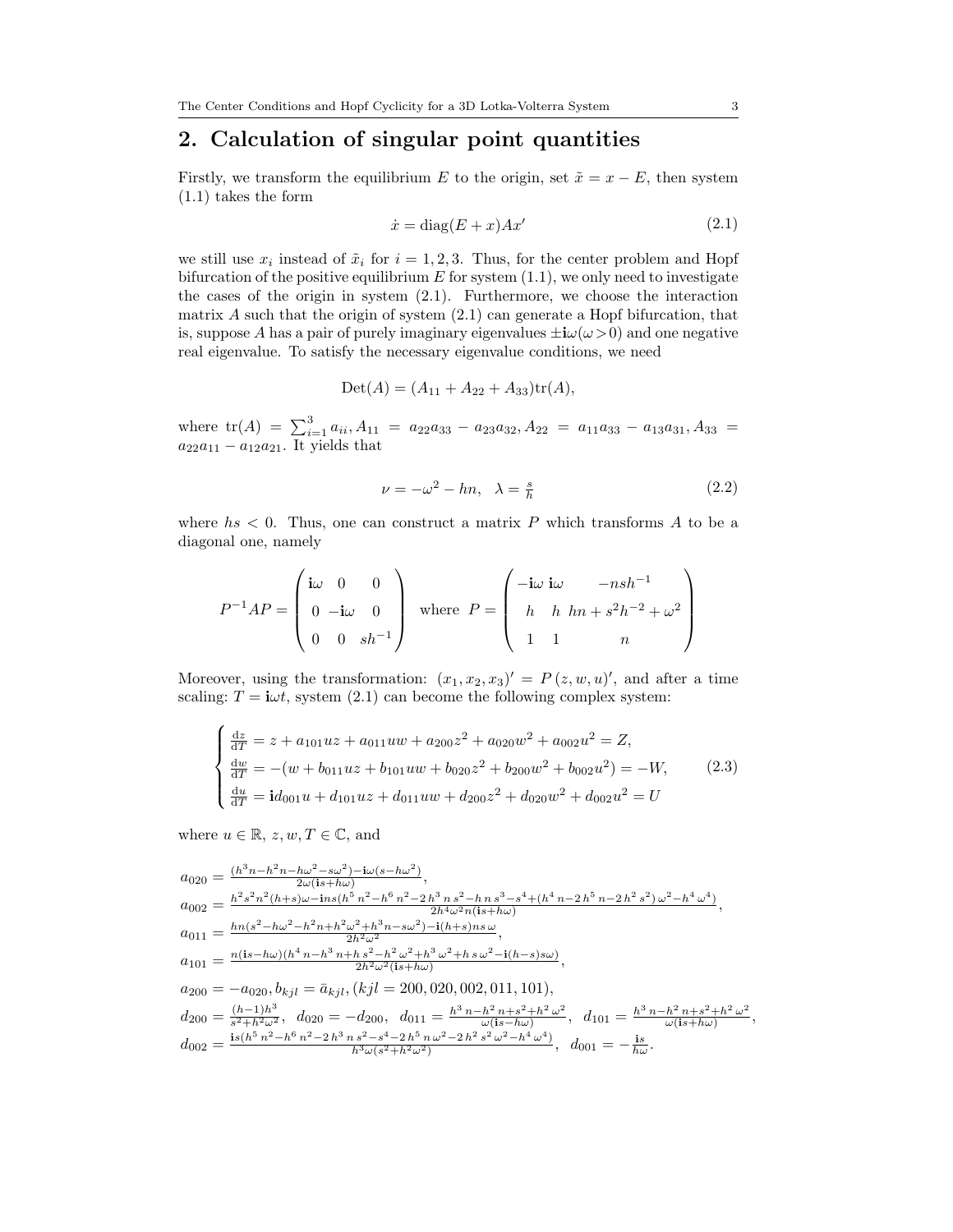In fact, by means of transformation:  $z = y_1 + iy_2$ ,  $w = y_1 - iy_2$ ,  $T = i t$ , we can get its real conjugate system from system [\(2.3\)](#page-2-1):

<span id="page-3-0"></span>
$$
\begin{cases}\n\frac{dy_1}{dt} = -y_2 + X_2(y_1, y_2, u) = X, \\
\frac{dy_2}{dt} = y_1 + Y_2(y_1, y_2, u) = Y, \\
\frac{du}{dt} = \frac{s}{h\omega} u + U_2(y_1, y_2, u) = U\n\end{cases}
$$
\n(2.4)

where  $X_2, Y_2$  and  $U_2$  are all quadratic homogeneous polynomials in  $(y_1, y_2, u)$  determined by the coefficients of system [\(2.3\)](#page-2-1).

According to the center manifold theorem [\[5\]](#page-10-11), the three-dimensional system [\(2.4\)](#page-3-0) has an approximation to the center manifold taking the form

<span id="page-3-1"></span>
$$
u = u(y_1, y_2) = \frac{4(h-1)h^4\omega}{(s^2 + h^2\omega^2)(s^2 + 4h^2\omega^2)}(h\omega y_1^2 + sy_1y_2 - h\omega y_2^2) + \cdots
$$
 (2.5)

Substituting  $(2.5)$  into the equations of system  $(2.4)$ , we get the following real planar polynomial differential system

<span id="page-3-2"></span>
$$
\begin{cases} \frac{dy_1}{dt} = -y_2 + X_2(y_1, y_2, u(y_1, y_2)) = X(y_1, y_2), \\ \frac{dy_2}{dt} = y_1 + Y_2(y_1, y_2, u(y_1, y_2)) = Y(y_1, y_2) \end{cases}
$$
(2.6)

System [\(2.6\)](#page-3-2) is also called the equations on the center manifold or reduction system of [\(2.4\)](#page-3-0). It is well-known, the origin of system [\(2.6\)](#page-3-2) is center-focus type, we transform system [\(2.6\)](#page-3-2) into the following form under the polar coordinates:  $y_1 = r \cos \theta, y_2 = r \sin \theta,$ 

<span id="page-3-3"></span>
$$
\frac{\mathrm{d}r}{\mathrm{d}\theta} = \frac{r \sum_{k=1}^{\infty} \varphi_k(\theta) r^k}{1 + \sum_{k=1}^{\infty} \psi_k(\theta) r^k}
$$
(2.7)

where  $\varphi_k(\theta)$  and  $\psi_k(\theta)$  are homogeneous polynomials in  $\cos \theta$  and  $\sin \theta$ .

For sufficiently small  $\hbar$ , let

<span id="page-3-4"></span>
$$
\Delta(\hbar) = r(2\pi, \hbar) - \hbar, \ r = r(\theta, \hbar) = \sum_{m=1}^{\infty} v_m(\theta) \hbar^m \qquad (2.8)
$$

be the Poincaré succession function and the solution of Eq. $(2.7)$  satisfying the initialvalue condition  $r|_{\theta=0} = \hbar$ . Moreover, for [\(2.8\)](#page-3-4) we have

$$
v_1(\theta) = 1, \ v_m(0) = 0, \ m = 2, 3, \cdots.
$$
 (2.9)

**Definition 2.1** ( [\[24\]](#page-11-9)). For the succession function in [\(2.8\)](#page-3-4), if  $v_2(2\pi) = v_3(2\pi)$  $\cdots = v_{2k}(2\pi) = 0$  and  $v_{2k+1}(2\pi) \neq 0$ , then the origin is called the fine focus or weak focus of order k, and the quantity of  $v_{2k+1}(2\pi)$  is called the k-th focal value at the origin on local center manifold of system  $(2.4)$  or  $(2.3)$ ,  $k = 1, 2, \cdots$ .

In order to investigate Hopf cyclicity of the origin for system [\(2.4\)](#page-3-0) or system [\(2.3\)](#page-2-1) restricted to the center manifold, by applying the formal series method, and from Theorem 3.1 in [\[24\]](#page-11-9), we have the following theorem.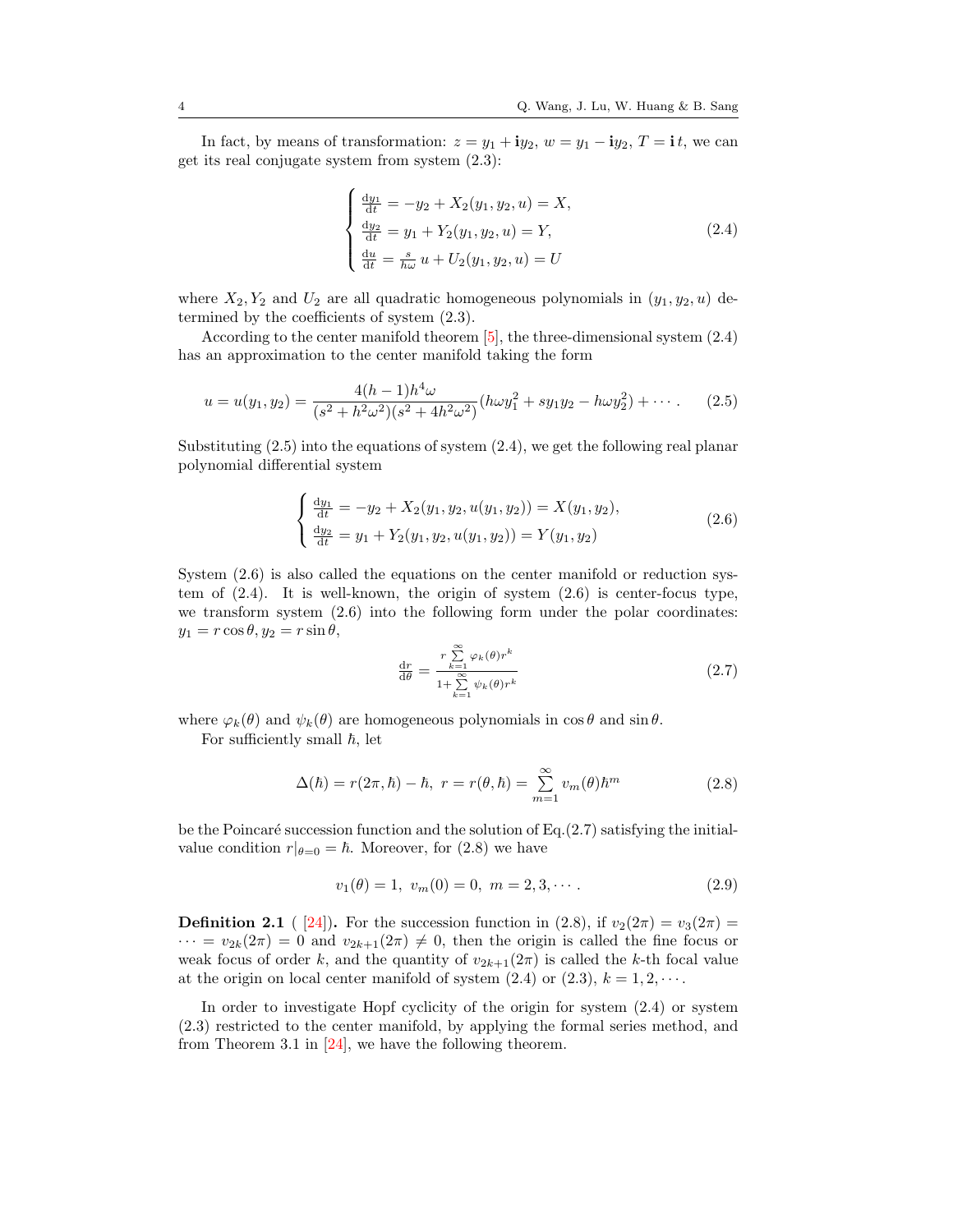<span id="page-4-2"></span>**Theorem 2.1.** For the system [\(2.3\)](#page-2-1), setting  $c_{110} = 1$ ,  $c_{101} = c_{011} = c_{200} = c_{020}$  $0, c_{kk0} = 0, k = 2, 3, \dots$ , we can derive successively and uniquely the terms of the following formal series:

$$
F(z, w, u) = zw + \sum_{\alpha + \beta + \gamma = 3}^{\infty} c_{\alpha\beta\gamma} z^{\alpha} w^{\beta} u^{\gamma}
$$
 (2.10)

such that

<span id="page-4-0"></span>
$$
\frac{\mathrm{d}F}{\mathrm{d}T} = \frac{\partial F}{\partial z}Z - \frac{\partial F}{\partial y}W + \frac{\partial F}{\partial u}U = \sum_{m=1}^{\infty} \mu_m(zw)^{m+1} \tag{2.11}
$$

and if  $\alpha \neq \beta$  or  $\alpha = \beta$  and  $\gamma \neq 0$ ,  $c_{\alpha\beta\gamma}$  is determined by following recursive formula:

$$
c_{\alpha\beta\gamma} = \frac{1}{(\alpha-\beta)+id_{001}\gamma} [b_{002}(1+\beta)c_{\alpha\beta+1,\gamma-2} + (d_{002} - a_{101}\alpha + b_{101}\beta - d_{002}\gamma)c_{\alpha\beta,\gamma-1} - (b_{200} - b_{200}\beta + d_{011}\gamma)c_{\alpha\beta-1,\gamma} - d_{020}(1+\gamma)c_{\alpha\beta-2,\gamma+1} + (a_{200} - a_{200}\alpha - d_{101}\gamma)c_{\alpha-1\beta,\gamma} + b_{011}(1+\beta)c_{\alpha-1\beta+1,\gamma-1} + b_{020}(1+\beta)c_{\alpha-2\beta+1,\gamma} - d_{200}(1+\gamma)c_{\alpha-2\beta,\gamma+1} - (1+\alpha)(a_{020}c_{\alpha+1\beta-2,\gamma} + a_{011}c_{\alpha+1\beta-1,\gamma-1} + a_{002}c_{\alpha+1\beta,\gamma-2})]
$$

and for any positive integer m,  $\mu_m$  is determined by following recursive formula:

$$
\mu_m = d_{200}c_{m-2m,1} - b_{020}(m+1)c_{m-2m+1,0} + a_{200}(m-1)c_{m-1,m,0} + d_{020}c_{m,m-2,1} - b_{200}(m-1)c_{m,m-1,0} + a_{020}(m+1)c_{m+1,m-2,0}
$$

and when  $\alpha < 0$  or  $\beta < 0$  or  $\gamma < 0$  or  $\gamma = 0$  and  $\alpha = \beta$ , we have let  $c_{\alpha,\beta,\gamma} = 0$ .

<span id="page-4-3"></span>**Definition 2.2.** The  $\mu_m$  in [\(2.11\)](#page-4-0) is called the m-th singular point quantity at the origin of system [\(2.3\)](#page-2-1), and more if all the singular point quantities vanish, i.e.  $\mu_m = 0$ ,  $m = 1, 2, \dots$ , then the origin of system [\(2.4\)](#page-3-0) or [\(2.3\)](#page-2-1) is a center on the local center manifold at the origin.

<span id="page-4-1"></span>**Lemma 2.2** ( [\[24\]](#page-11-9)). For system [\(2.3\)](#page-2-1), the singular point quantity  $\mu_m$  is algebraic equivalent to the m-th focal value  $v_{2m+1}$  at the origin of system [\(2.4\)](#page-3-0), i.e., for any positive integer  $m = 2, 3, \dots$ , if  $v_3 = v_5 = \dots = v_{2m-1} = 0$  and  $\mu_1 = \mu_2 = \dots =$  $\mu_{m-1} = 0$  hold, then  $v_{2m+1} = \mathbf{i}\pi\mu_m$ .

Thus, from the Lemma [2.2,](#page-4-1) by the calculation of singular point quantities of the origin for system [\(2.3\)](#page-2-1), one can figure out the stability and Hopf bifurcation at the origin of system [\(2.4\)](#page-3-0) on the center manifold. Now, applying the recursive formulas in Theorem [2.1](#page-4-2) in the Mathematica symbolic computation system, we can obtain the first five singular point quantities easily:

$$
\mu_1 = \mathbf{i}(1-h)h^3 n s M_1 [\omega d_1 d_2]^{-1},
$$
  
\n
$$
\mu_2 = \mathbf{i}(1-h)h^3 n s M_2 [3\omega^3 d_1^3 d_2^2 d_3]^{-1},
$$
  
\n
$$
\mu_3 = \mathbf{i}(1-h)h^3 n s M_3 [144\omega^5 d_1^5 d_2^4 d_3^2 d_4]^{-1},
$$
  
\n
$$
\mu_4 = \mathbf{i}(1-h)h^3 n s M_4 [4320\omega^7 d_1^6 d_2^6 d_3^3 d_4^2 d_5]^{-1},
$$
  
\n
$$
\mu_5 = \mathbf{i}(1-h)h^3 n s M_5 [1555200\omega^9 d_1^9 d_2^8 d_3^4 d_3^3 d_4^2 d_5]^{-1}
$$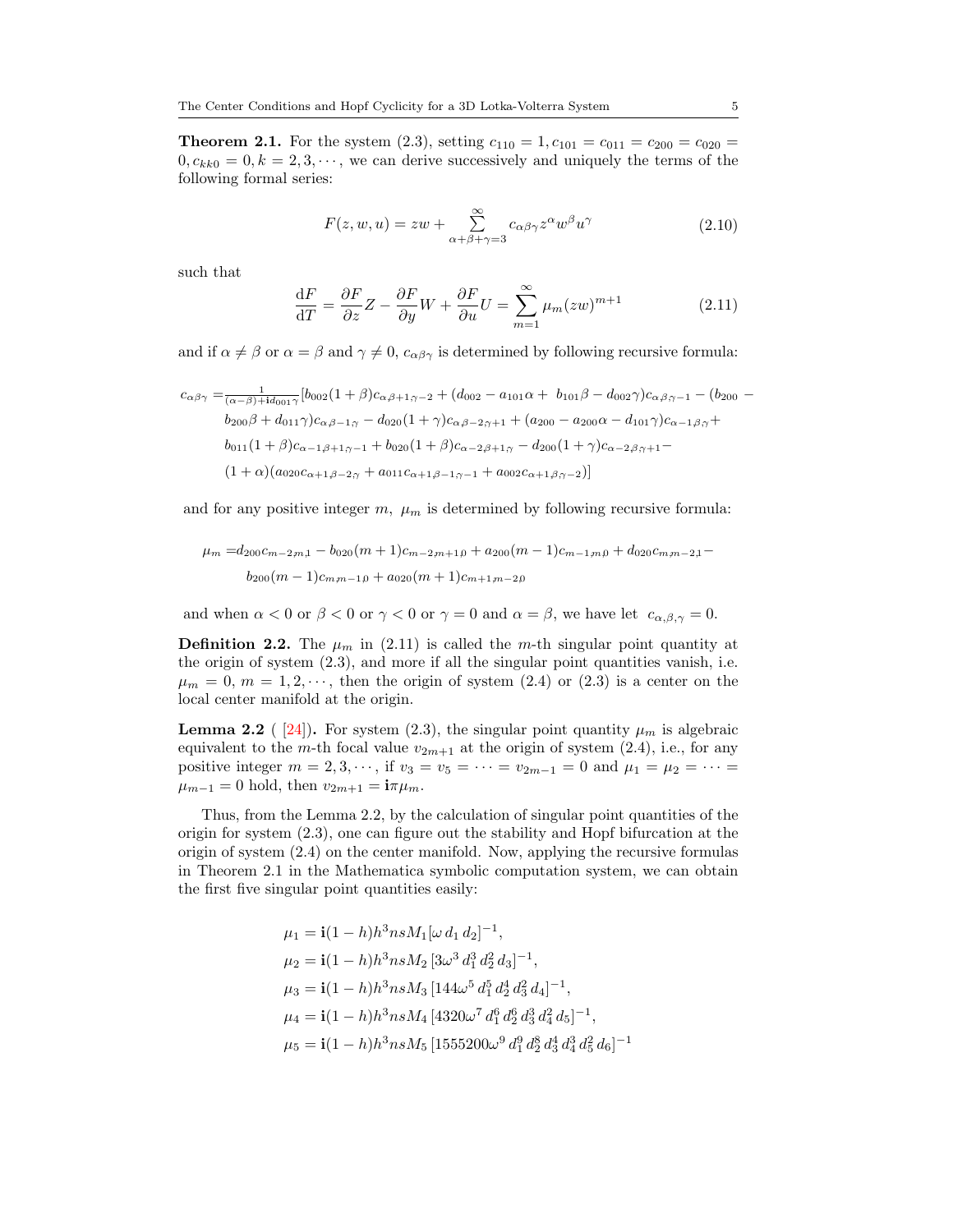where

$$
d_1 = s^2 + h^2 \omega^2, d_2 = s^2 + 4h^2 \omega^2, d_3 = s^2 + 9h^2 \omega^2,
$$
  
\n
$$
d_4 = (s^2 + 16h^2 \omega^2)(4s^2 + h^2 \omega^2),
$$
  
\n
$$
d_5 = (9s^2 + 4h^2 \omega^2)(9s^2 + h^2 \omega^2)(4s^2 + 9h^2 \omega^2)(s^2 + 25h^2 \omega^2),
$$
  
\n
$$
d_6 = (16s^2 + h^2 \omega^2)(4s^2 + 25h^2 \omega^2)(s^2 + 36h^2 \omega^2),
$$
  
\n
$$
M_1 = (h + h^2 + s)\omega^2 + s^2 + n(h^3 - h^2)
$$

and we have

$$
M_2 = \sum_{i=0}^{3} M_{2i} n^i, \quad M_3 = \sum_{i=0}^{5} M_{3i} n^i, \quad M_4 = \sum_{i=0}^{7} M_{4i} n^i, \quad M_5 = \sum_{i=0}^{9} M_{5i} n^i
$$

where the  $M_{3i}, M_{3i}, M_{4i}, M_{5i}$  are all polynomials only in h, s and  $\omega^2$  (which are available in Email address of the corresponding author).

# 3. Center conditions of the system

The maximum number of limit cycles generated from the weak focus via Hopf bifurcation is related closely to its highest order, from this, we must analyze the above singular point quantities obtained in the last section. Obviously, being  $d_i \neq$  $0, i = 1, 2, \dots, 6$ , in order to obtain more higher order of the weak focus, we set  $(1-h)h n s \neq 0$ , and from  $\mu_1 = 0$ , we let  $M_1 = 0$ , then get

<span id="page-5-0"></span>
$$
n = \frac{s^2 + h\,\omega^2 + h^2\,\omega^2 + s\,\omega^2}{(1 - h)h^2}, \ \ (h \neq 0, 1). \tag{3.1}
$$

And substituting *n* of [\(3.1\)](#page-5-0) into  $M_i$ ,  $i = 2, 3, 4, 5$  yields four expressions:

$$
M_2 = 4h(h + s)\omega^4 d_1^2 d_2 G_2,
$$
  
\n
$$
M_3 = 8h(h + s)\omega^4 d_1^3 d_2^2 d_7 G_3,
$$
  
\n
$$
M_4 = 8h(h + s)\omega^4 d_1^2 d_2^3 d_7 d_8 G_4,
$$
  
\n
$$
M_5 = 40h(h + s)\omega^4 d_1^3 d_2^4 d_7 d_8 d_9 G_5
$$

where

$$
d_7 = 4s^2 + h^2 \omega^2,
$$
  
\n
$$
d_8 = (9s^2 + h^2 \omega^2) (9s^2 + 4h^2 \omega^2) (4s^2 + 9h^2 \omega^2),
$$
  
\n
$$
d_9 = (16s^2 + h^2 \omega^2) (4s^2 + 25h^2 \omega^2),
$$
  
\n
$$
G_2 = h s^2 - 3h^2 \omega^2 + s \omega^2 + 4h s \omega^2 + 3h \omega^4
$$

and  $G_3, G_4, G_5$  are all polynomials only in h, s and  $\omega^2$ , we would not present them here due to their lengthy expressions, but one can easily calculate them.

One can note easily that  $d_7, d_8, d_9$  also never become zero, and  $h(h + s) \neq 0$ from the limited coefficients conditions [\(2.2\)](#page-2-2) in advance for system [\(2.1\)](#page-2-0). Similarly,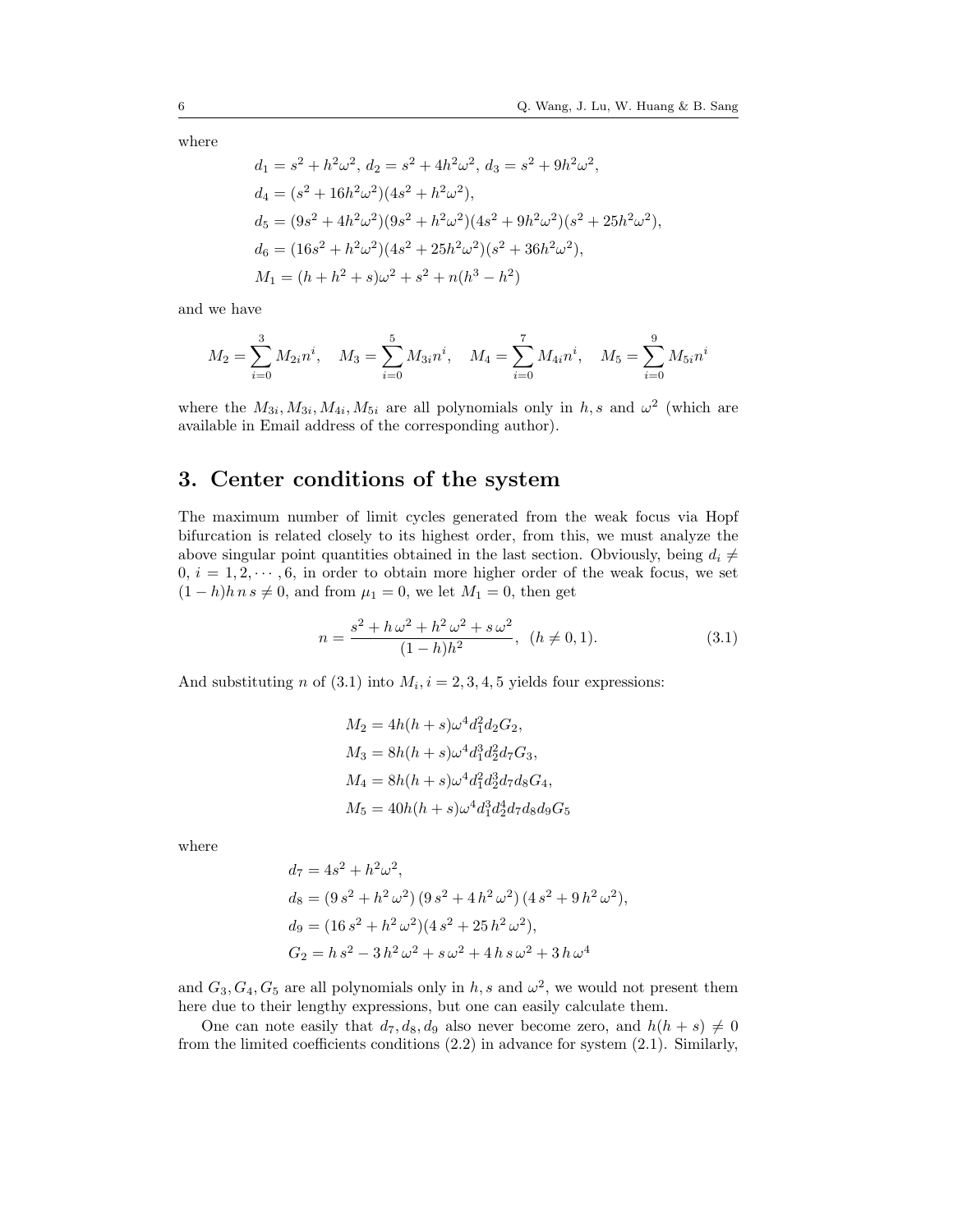in order to detect more higher order of the weak focus, we compute respectively the polynomial remainders of  $G_3, G_4, G_5$  for  $G_2$  as follows

PolynomialRemainder
$$
[G_3, G_2, s] = \frac{12\omega^{12}(h^2 + \omega^2)}{h^{10}} \tilde{G}_3
$$
,  
PolynomialRemainder $[G_4, G_2, s] = \frac{12\omega^{28}(h^2 + \omega^2)}{h^{26}} \tilde{G}_4$ ,  
PolynomialRemainder $[G_5, G_2, s] = \frac{12\omega^{52}(h^2 + \omega^2)}{h^{50}} \tilde{G}_5$ , (3.2)

where  $\tilde{G}_3$ ,  $\tilde{G}_4$ ,  $\tilde{G}_5$  are also all polynomials only in h, s and  $\omega^2$ , and the highest degree is 1 for s in each  $\tilde{G}_i$ ,  $i = 3, 4, 5$ , which is not difficult to understand due to the highest degree 2 of s in  $G_2$ .

Furthermore, we consider  $\mu_3 = 0$ , and only let  $\tilde{G}_3 = 0$ , then we get

<span id="page-6-3"></span>
$$
s = \frac{3h\,s_n}{s_d} \tag{3.3}
$$

and substituting it into  $G_2, \tilde{G}_4, \tilde{G}_5$ , we obtain

<span id="page-6-0"></span>
$$
G_2 = 9h^{19}(1 + 6h + 9h^2 + \omega^2)f_nf_2s_d^{-2},
$$
  
\n
$$
\tilde{G}_4 = 9h^{19}(1 + 6h + 9h^2 + \omega^2)f_nf_4s_d^{-1},
$$
  
\n
$$
\tilde{G}_5 = 9h^{19}(1 + 6h + 9h^2 + \omega^2)f_nf_5s_d^{-1}
$$
\n(3.4)

where

$$
f_n = 9\omega^4 + (1 - 10h + 10h^2)\omega^2 + h^2(h+3)^2
$$

and

$$
s_n = \sum_{i=0}^{19} s_{ni} h^i, \quad s_d = \sum_{i=0}^{19} s_{di} h^i, \quad f_2 = \sum_{i=0}^{16} f_{2i} h^i, \quad f_4 = \sum_{i=0}^{46} f_{4i} h^i, \quad f_5 = \sum_{i=0}^{94} f_{5i} h^i
$$

where the  $s_{ni}$ ,  $s_{di}$ ,  $f_{2i}$ ,  $f_{4i}$ ,  $f_{5i}$  are all polynomials only in  $\omega^2$ .

From the above simplifying process, we can obtain the reduced singular point quantities:

<span id="page-6-2"></span>
$$
\mu_1 = \frac{1}{\omega d_1 d_2} n s (1 - h) h^3 M_1,
$$
  
\n
$$
\mu_2 = \frac{4i}{3d_1 d_2 d_3} n s (1 - h) (h + s) h^2 G_2,
$$
  
\n
$$
\mu_3 = \frac{2i d_7}{3d_1^2 d_3^2 d_4 h^6} n s (1 - h) (h + s) (h^2 + \omega^2) \omega^{11} \tilde{G}_3,
$$
  
\n
$$
\mu_4 = \frac{i d_7 d_8}{5d_1^3 d_2 d_3^2 d_4 s_4 h^3} n s (1 - h) (h + s) (h^2 + \omega^2) (1 + 6h + 9h^2 + \omega^2) \omega^{25} f_n f_4,
$$
  
\n
$$
\mu_5 = \frac{i d_7 d_8 d_9}{360 d_1^6 d_2^4 d_3^4 d_4^3 d_5^2 d_6 s_4 h^{27}} n s (1 - h) (h + s) (h^2 + \omega^2) (1 + 6h + 9h^2 + \omega^2) \omega^{47} f_n f_5.
$$
  
\n(3.5)

In the above expressions, we have already let  $\mu_1 = 0$  for  $\mu_2$  and  $\mu_3$ , while for  $\mu_4$ and  $\mu_5$  we have already let  $\mu_1 = \mu_2 = \mu_3 = 0$ .

One can know that  $f_n = 0$  in [\(3.4\)](#page-6-0) holds if and only if

<span id="page-6-1"></span>
$$
\omega^2 = \frac{10h - 10h^2 - 1 \pm \sqrt{(1 + 4h)^2 (1 - 28h + 4h^2)}}{18}.
$$
 (3.6)

However, on the right-hand side of [\(3.6\)](#page-6-1), the expression can all be proved negative, which contradicts with  $\omega^2 > 0$ , thus  $f_n \neq 0$  in [\(3.4\)](#page-6-0), at the same time,  $1 + 6h +$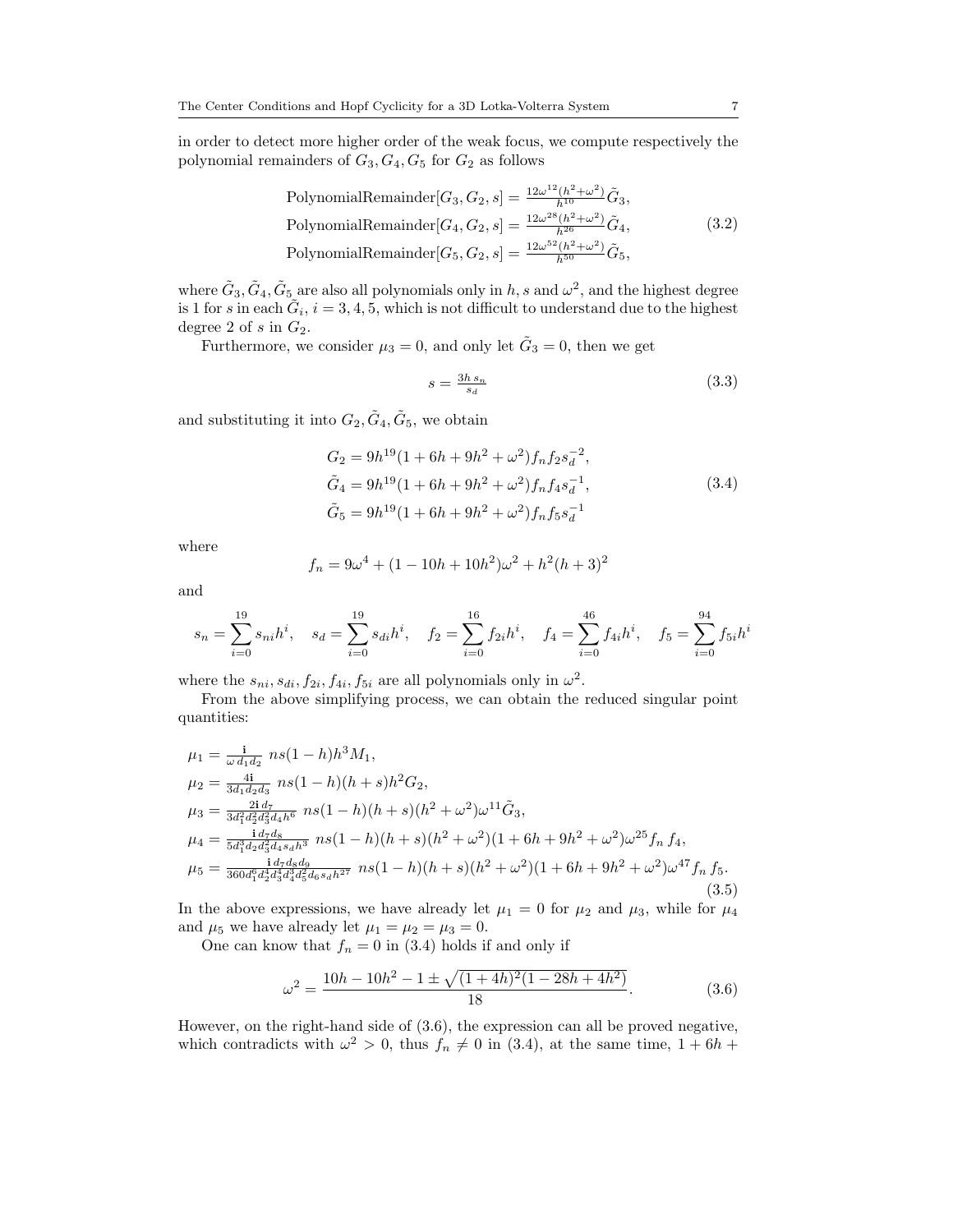$9h^2 + \omega^2 \neq 0$  holds. Therefore, we only need to consider whether  $f_2, f_4$  and  $f_5$  can disappear simultaneously.

Next, by computing the polynomial resultants of  $f_4, f_5$  for  $f_2$  with respect to h via Mathematica, we obtain

<span id="page-7-2"></span>Resultant 
$$
[f_4, f_2, h] = F_4 F_c F_{44}
$$
,  
Resultant  $[f_5, f_2, h] = F_5 F_c F_{84}$  (3.7)

where  $F_4, F_5$  are two polynomials only in  $\omega^2$  and  $F_4F_5 \neq 0$ , and more  $F_c, F_{44}, F_{84}$ as follows

$$
F_c = 8 - 381 \omega^2 - 459 \omega^4 + 486 \omega^6, \ \ F_{44} = \sum_{i=0}^{44} a_i \omega^{2i}, \ \ F_{84} = \sum_{i=0}^{84} b_i \omega^{2i} \tag{3.8}
$$

where all  $a_i, b_i \in \mathbb{R}$ . On the one hand, we have

$$
Resultant[F_{84}, F_{44}, \omega^2] \neq 0 \tag{3.9}
$$

which shows that  $F_{44}$  and  $F_{84}$  have no common zero point. On the other hand, from

<span id="page-7-3"></span>Resultant
$$
[f_2, F_c, \omega^2] = 1594323h^3 H_{45}
$$
,  
Resultant $[f_4, F_c, \omega^2] = -3188646h^3 H_{135}$ ,  
Resultant $[H_{45}, H_{135}, h] \neq 0$  (3.10)

where  $H_{45}$  and  $H_{135}$  are all polynomials only in h, with degree 45, 135 respectively, we know that the roots of  $F_c = 0$  are not in the solution set of the group of  $f_2 = 0$ and  $f_4 = 0$ , similarly for the group of  $f_2 = 0$  and  $f_5 = 0$ .

Therefore, the above symbolic computations show that  $f_2 = 0, f_4 = 0, f_5 = 0$ have no solutions, namely  $f_2, f_4, f_5$  have no common zero, but some values of h and  $\omega^2$  should be found such that  $f_2 = f_4 = 0$ , which will be discussed in the next section.

According to the above analysis, we have the following lemma.

<span id="page-7-0"></span>Lemma 3.1. For system [\(2.3\)](#page-2-1), the first five singular point quantities of the origin:  $\mu_i, i = 1, 2, 3, 4, 5$  in [\(3.5\)](#page-6-2) are all zero if and only if  $n(1-h) = 0$ , i.e.  $n = 0$  or  $h = 1$ holds.

Furthermore, from Definition [2.2](#page-4-3) and Lemma [2.2,](#page-4-1) we have

<span id="page-7-4"></span>**Theorem 3.2.** For system  $(2.4)$ , the origin is a center on the local center manifold if and only if the following condition is satisfied:

<span id="page-7-1"></span>
$$
n = 0 \text{ or } h = 1. \tag{3.11}
$$

**Proof.** From the lemma [3.1,](#page-7-0) the proof of the necessity is obvious. Now we prove the sufficient condition, this technique derives from the Darboux theory of integrability (one can see some notions and facts in  $[6, 12-14, 17-19]$  $[6, 12-14, 17-19]$  $[6, 12-14, 17-19]$  $[6, 12-14, 17-19]$  $[6, 12-14, 17-19]$  $[6, 12-14, 17-19]$ ).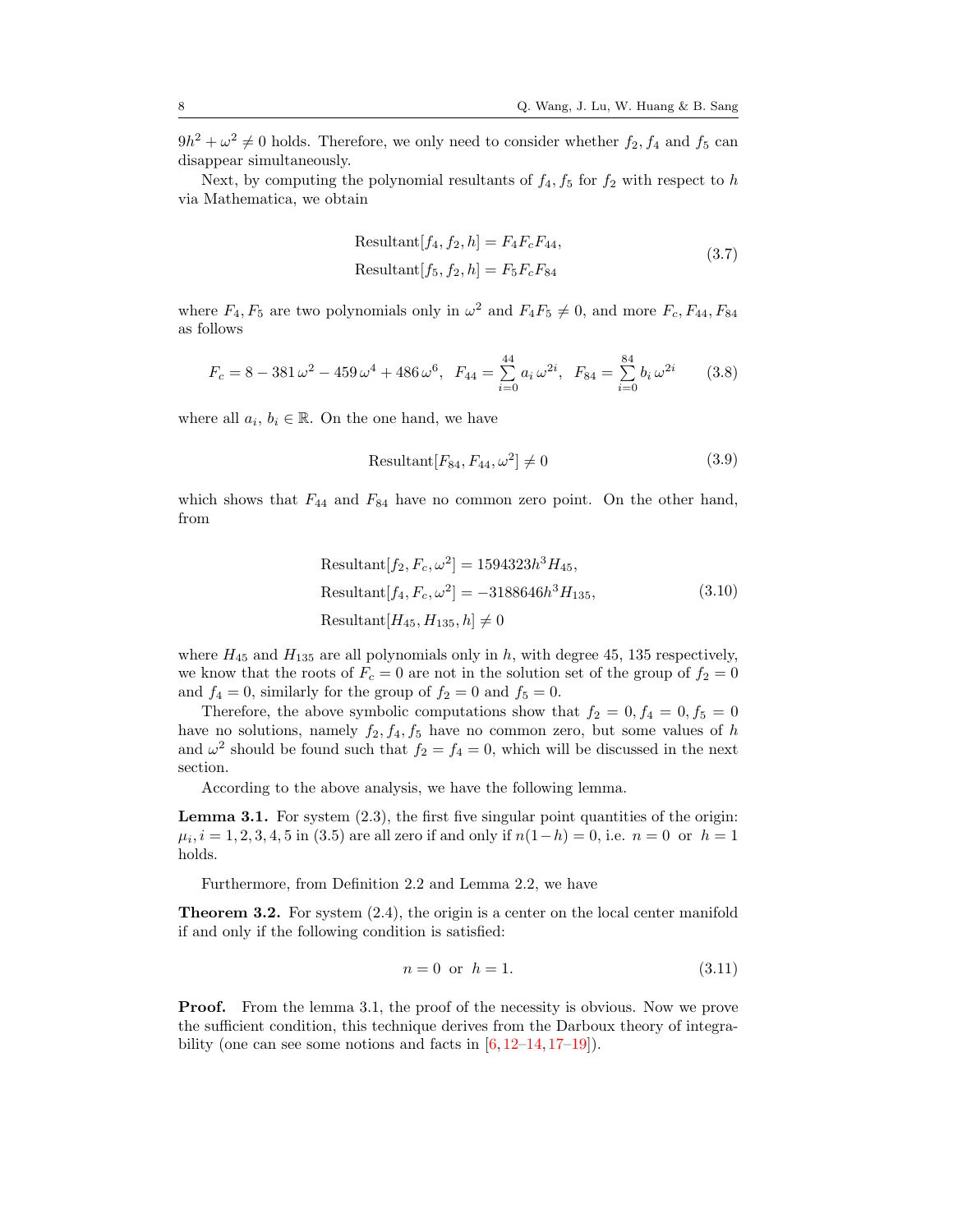Case (I): if  $h = 1$  in the conditions [\(3.11\)](#page-7-1) holds, then system [\(2.4\)](#page-3-0) has the corresponding form as follows

<span id="page-8-1"></span>
$$
\frac{dy_1}{dt} = -y_2 - 2y_1y_2 + \frac{1}{2\omega}ns(n+s^2+\omega^2)u^2,\n\frac{dy_2}{dt} = y_1 + \frac{1}{2\omega^2}[4\omega^3y_1y_2 + 2ns(s-\omega^2)uy_1 - 2ns(1+s)\omega uy_2\n+ ns^2(2n+ns+s^2+\omega^2)u^2],\n\frac{du}{dt} = \frac{s}{\omega}u - \frac{1}{\omega}[2suy_1 - 2n\omega uy_2 + s(2n+s^2+\omega^2)u^2].
$$
\n(3.12)

And we can figure out easily one algebraic invariant surface for system  $(3.15)$ :  $F(y_1, y_2, u) = u$ , in fact, there exists a polynomial  $K(y_1, y_2, u) = \frac{1}{\omega} [s - 2sy_1 +$  $2n\omega y_2 - s(2n + s^2 - \omega^2)u$ , as the cofactor of  $F(x, y, u)$ , such that  $\frac{dF}{dt}\Big|_{(3.12)} = KF$  $\frac{dF}{dt}\Big|_{(3.12)} = KF$  $\frac{dF}{dt}\Big|_{(3.12)} = KF$ . One can observe that  $F(y_1, y_2, u) = u = 0$  is just the center eigenspace, i.e.,  $(y_1, y_2)$ . plane. Thus it forms a local center manifold in a neighborhood of the origin. We substitute  $u = 0$  into the first and second equations of the system defined by system [\(3.15\)](#page-8-0), we have the differential equations

<span id="page-8-2"></span>
$$
\frac{dy_1}{dt} = -y_2(1+2y_1), \quad \frac{dy_2}{dt} = y_1(1+2\omega y_2)
$$
\n(3.13)

which has a first integral:

<span id="page-8-3"></span>
$$
H(y_1, y_2) = \frac{1}{2\omega}(y_2 + \omega y_1) - \frac{1}{4\omega^2}[\ln|1 + 2\omega y_2| + \omega^2 \ln|1 + 2y_1|],
$$
 (3.14)

then the origin is a center for systems [\(3.13\)](#page-8-2). Therefore the origin is a center for the flow of system [\(2.4\)](#page-3-0) restricted to a center manifold.

Case (II): if  $n = 0$  in the conditions [\(3.11\)](#page-7-1) holds, then system [\(2.4\)](#page-3-0) has the corresponding form as follows

<span id="page-8-0"></span>
$$
\frac{dy_1}{dt} = -y_2(1+2y_1),\n\frac{dy_2}{dt} = y_1(1+2\omega y_2),\n\frac{du}{dt} = \frac{s}{h\omega}u + \frac{2s}{\omega}uy_1 - \frac{4(h-1)h^3}{s^2 + h^2\omega^2}y_1y_2 - \frac{2h^3\omega^2}{s^2 + h^2\omega^2}uy_1\n- \frac{2hs^2}{s^2 + h^2\omega^2}uy_2 + \frac{s(s^2 + h^2\omega^2)}{h^3\omega}u^2.
$$
\n(3.15)

Clearly, the first two equations in system  $(3.15)$  are independent on the variable  $u$ , and just the same as the two in system [\(3.13\)](#page-8-2), thus [\(3.14\)](#page-8-3) is also a first integral of system [\(3.15\)](#page-8-0). Hence, the origin is a center for the flow of system [\(2.4\)](#page-3-0) restricted to a center manifold.  $\Box$ 

### 4. Hopf cyclicity of the system

In this section, we turn to discussion the maximal number of limit cycles from the origin for system [\(2.1\)](#page-2-0). We need to figure out the highest order of the origin as a weak focus. From the above analyzing in the last section, we have known that  $f_2, f_4$  and  $f_5$  have no common zero, but  $f_2$  and  $f_4$  should have ones.

In fact, the equations  $f_2 = 0$  and  $f_4 = 0$  are coupled and there exist possible solutions, only 2 groups (can up to 98 digit points in executing the procedure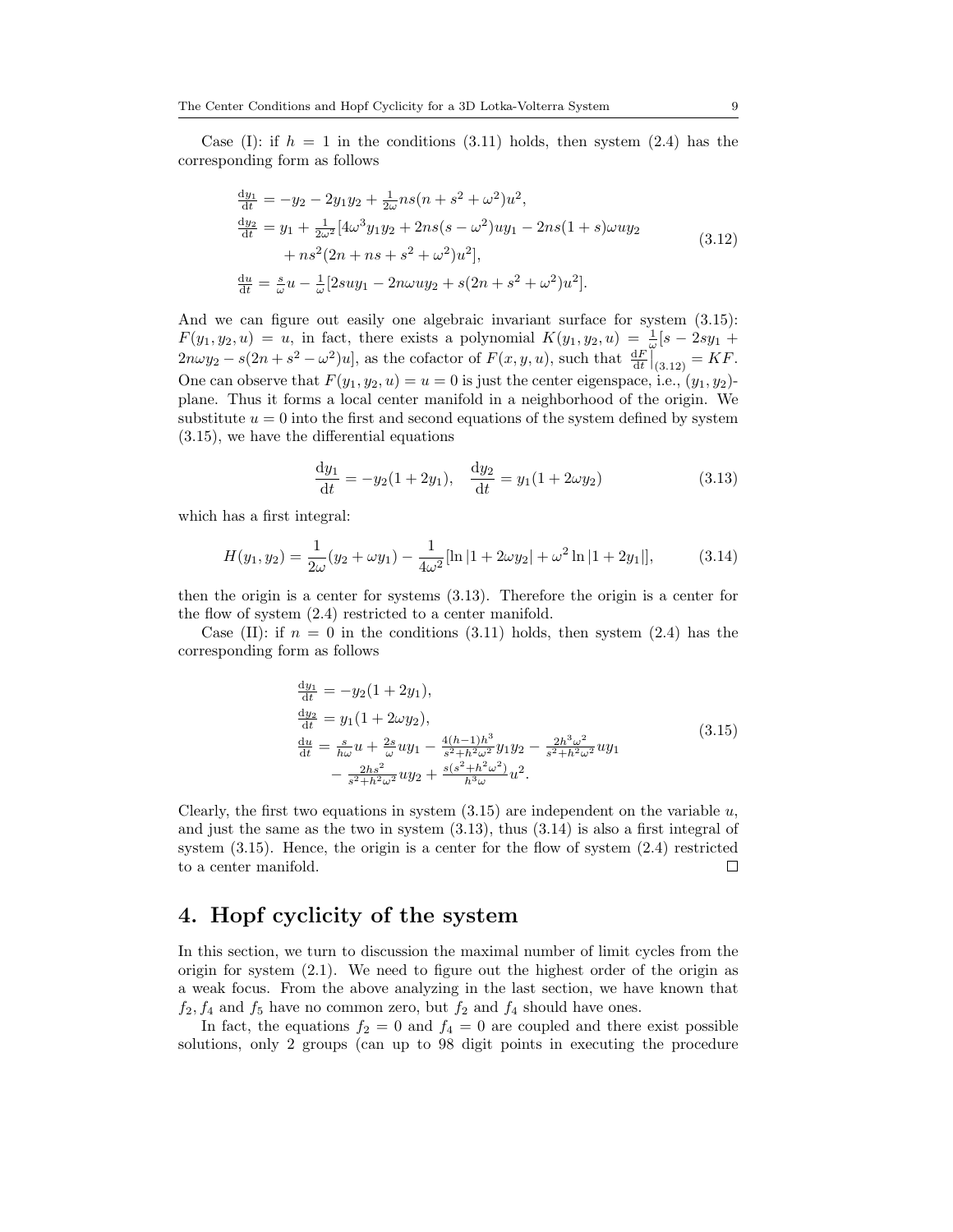"NSolve" of the computer algebraic system Mathematica to solve the two equations) as follows:

 $h^{(1)} = -0.03297395745363060470136947, \ \omega^{2(1)} = 0.01773444864628213446790575;$  $h^{(2)} = 0.01941997619263711506246973, \ \omega^{2(2)} = 0.05025449995363412651878426.$ (4.1)

By numeric calculating, we also know that the above 2 groups of solves never make  $f<sub>5</sub>$  disappear. Then, the critical values are denoted by

<span id="page-9-0"></span>
$$
h^* = h^{(k)}, \ \omega^{2*} = \omega^{2(k)}, \ k = 1, 2,
$$
  

$$
n^* = n(h^*, \omega^{2*}), \ s^* = s(h^*, \omega^{2*})
$$
 (4.2)

where the expressions of n and s are given by  $(3.1)$  and  $(3.3)$  respectively. At the same time, similar to the process of [\(3.7\)](#page-7-2) or [\(3.10\)](#page-7-3), one can apply the symbolic computation to prove rigidly that the above the critical values [\(4.2\)](#page-9-0) never make  $(h-1)(h+s)$  is  $= 0$  or  $s_n = 0$  or  $s_d = 0$  hold. Definitely, one can also use the numeric method to verify them quickly. Thus, we obtain the following result.

<span id="page-9-1"></span>**Lemma 4.1.** For system [\(2.3\)](#page-2-1), the origin is a weak focus of order 5, namely  $\mu_1 =$  $\mu_2 = \mu_3 = \mu_4 = 0, \mu_5 \neq 0$  if and only if the following conditions hold:

$$
s = s^*, \ h = h^*, \ n = n^*, \ \omega = \omega^*.
$$
 (4.3)

Furthermore, according to Lemma [2.2](#page-4-1) and Theorem [3.2,](#page-7-4) then we have

<span id="page-9-2"></span>Theorem 4.2. For the origin of system [\(2.4\)](#page-3-0) as a weak focus on center manifold, the highest is the fifth order, and its first 5 focal values are as follow

$$
v_3 = \mathbf{i}\pi\mu_1
$$
,  $v_5 = \mathbf{i}\pi\mu_2$ ,  $v_7 = \mathbf{i}\pi\mu_3$ ,  $v_9 = \mathbf{i}\pi\mu_4$ ,  $v_{11} = \mathbf{i}\pi\mu_5$ 

in the above expression of  $v_5$ , we have let  $v_3 = 0$ , similarly we have let  $v_3 = v_5 = 0$ for  $v_7 = 0$ , let  $v_3 = v_5 = v_7 = 0$  for  $v_9 = 0$  and let  $v_3 = v_5 = v_7 = v_9 = 0$  for  $v_{11} = 0.$ 

Thus, according to Lemma [4.1,](#page-9-1) we can apply the Hopf bifurcation theory to determine the bifurcation of limit cycles, then via appropriate perturbations of the critical values given in [\(4.2\)](#page-9-0), five possible small amplitude limit cycles can generate in the neighborhood of the origin of system [\(2.4\)](#page-3-0).

Furthermore, from the above discussion and Theorem [4.2,](#page-9-2) and according to the topology equivalence of the affine transformation from system  $(2.1)$  to  $(2.3)$ , it follows that

Theorem 4.3. At most five small amplitude limit cycles can be generated from the origin of system  $(2.1)$  or the positive equilibrium of system  $(1.1)$  as a fine focus on the center manifold via Hopf bifurcation.

# 5. Conclusion

In summary, based on precise symbolic computation of singular point quantities at the Hopf singularity for a three-dimensional Lotka-Volterra system, we have found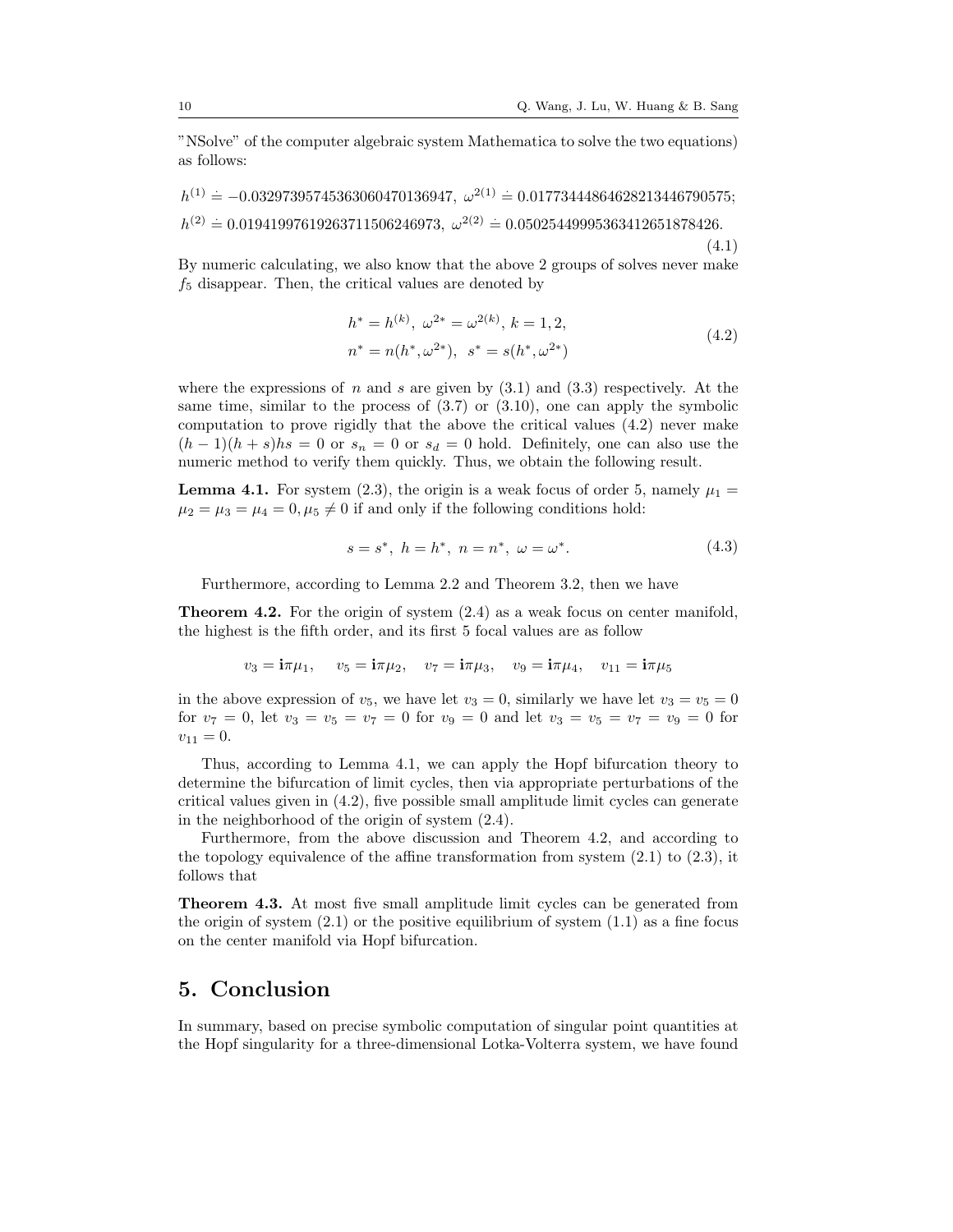the center conditions and determined that the highest order as a fine focus is the fifth. Furthermore, we obtained that the system has at most 5 small limit cycles from the equilibrium via Hopf bifurcation. We expect that some new outcomes on the cyclicity for 3D LV system will be obtained via our method used in this paper.

#### <span id="page-10-0"></span>References

- <span id="page-10-4"></span>[1] A. Algaba, F. Fernandez-Sanchez, M. Merino and A. J. Rodriguez-Luis, Centers on center manifolds in the Lorenz, Chen and Lü systems, Communications in Nonlinear Science and Numerical Simulation, 2014, 19, 772–775.
- <span id="page-10-5"></span>[2] L. Barreira, J. Llibre and C. Valls, Bifurcation of limit cycles from a 4 dimensional center in  $\mathbb{R}^m$  in resonance 1: N, Journal of Mathematical Analysis and Applications, 2012, 389, 754–768.
- <span id="page-10-7"></span>[3] A. Buica, I. Garca and S. Maza, *Existence of inverse Jacobi multipliers around* Hopf points in  $\mathbb{R}^3$ : emphasis on the center problem, Journal of Differential Equations, 2012, 252, 6324–6336.
- <span id="page-10-8"></span>[4] A. Buica, I. Garca and S. Maza, *Multiple Hopf bifurcation in*  $\mathbb{R}^3$  and inverse Jacobi multipliers, Journal of Differential Equations, 2014, 256, 310–325.
- <span id="page-10-11"></span>[5] J. Carr, Applications of Center Manifold Theory, Springer-Verlag, New York, 1981.
- <span id="page-10-12"></span>[6] W. F. Cunha, F. S. Dias and L. F. Mello, Centers on center manifolds in a quadratic system obtained from a scalar third order differential equation, Electronic Journal of Differential Equations, 2011, 136, 1–6.
- <span id="page-10-9"></span>[7] V. F. Edneral and A. Mahdi, V. G. Romanovskic and D. S. Shafer, The center problem on a center manifold in  $\mathbb{R}^3$ , Nonlinear Analysis: Real World Applications, 2012, 75, 2614–2622.
- <span id="page-10-2"></span>[8] M. Gyllenberg, P. Yan and Y. Wang, A 3D competitive Lotka-Volterra system with three limit cycles: A falsification of a conjecture by Hofbauer and So, Applied Mathematics Letters, 2006, 19, 1–7.
- <span id="page-10-1"></span>[9] J. Hofbauer and J. W. H. So, Multiple limit cycles for three dimensional Lotka-Volterra Equations, Applied Mathematics Letters, 19947, 65–70.
- <span id="page-10-10"></span>[10] Y. R. Liu and J. B. Li, Theory of values of singular point in complex autonomous differential system, Science in China (Series A), 1990, 33, 10–24.
- <span id="page-10-6"></span>[11] J. Llibre, A. Makhlouf and S. Badi, 3-dimensional Hopf bifurcation via averaging theory of second order, Discrete and Continuous Dynamical Systems, 2009, 25, 1287–1295.
- <span id="page-10-13"></span>[12] J. Llibre and X. Zhang, Darboux theory of integrability in  $\mathbb{C}^n$  taking into account the multiplicity, Journal of Differential Equations, 2009, 246(2), 541–551.
- [13] J. Llibre and X. Zhang, Rational first integrals in the Darboux theory of integrability in  $\mathbb{C}^n$ , Bulletin des Sciences Mathématiques, 2010, 134, 189–195.
- <span id="page-10-14"></span>[14] J. Llibre and X. Zhang, On the Darboux integrability of polynomial differential systems, Qualitative Theory of Dynamical Systems, 2012, 11,129–144.
- <span id="page-10-3"></span>[15] Z. Y. Lu and Y. Luo, Two limit cycles in three-dimensional Lotka-Volterra systems, Computers & Mathematics with Applications, 2002, 44, 51–66.